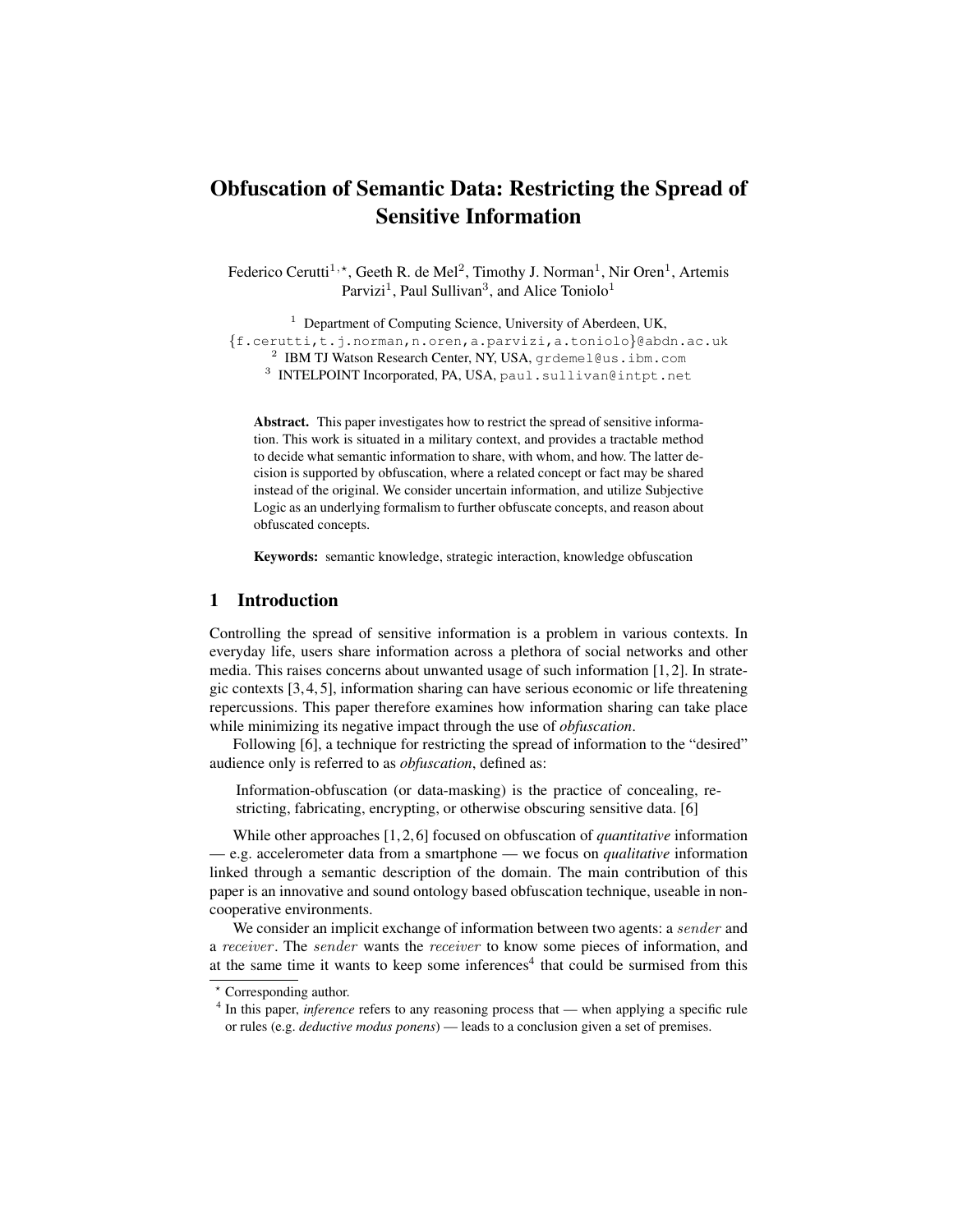information private. This is analogous to the work described in [\[2\]](#page-11-1) where users wish to share the *activity level* obtained from their smartphone accelerometer with an app for medical advice, while keeping the specific *activity type* private.

In this paper we present the Semantic Obfuscation Framework  $(SOF)$ , which adopts the sender's point of view, and thus starts considering (1) its domain model (ontology), (2) the information to be shared, and (3) the information to be kept private. Then it identifies the relevant ontological relationships between the shared and the private informa-tion, and computes, using Subjective Logic<sup>[5](#page-1-0)</sup> (SL) [\[7\]](#page-11-6), the likelihood that the *receiver* knows it thus leading to deriving the private information. Note that the use of SL in such a context is not novel: SL is utilized in [\[8\]](#page-11-7) for evaluating source of ontological information, and in [\[9,](#page-11-8) [10\]](#page-11-9) for computing trust/reputation degrees with uncertainty.

The paper is organized as follows. Section [2](#page-1-1) shows a realistic military scenario and the the main concepts of SL. Section [3](#page-4-0) presents the requirements necessary for applying our proposal for obfuscating semantic data, which is then illustrated in Section [4.](#page-7-0) Finally, Section [5](#page-9-0) concludes the paper by discussing related and future work. Proofs are omitted or sketched due to space constraints.

## <span id="page-1-1"></span>2 Motivation and Background

A realistic military scenario [\[11\]](#page-11-10) is used throughout this paper as a running example for demonstrating our proposal. Such a scenario  $(\S 2.1)$  $(\S 2.1)$  is formalized using the Intelligence, Surveillance, Target Acquisition and Reconnaissance (ISTAR) ontology  $O_I$  [\[12,](#page-11-11) [13\]](#page-11-12)<sup>[6](#page-1-3)</sup>.

#### <span id="page-1-2"></span>2.1 A Motivating Scenario

In [\[11\]](#page-11-10), a realistic military scenario is developed involving peace-keeping in the country of Sincor where coalition forces successfully executed a campaign to liberate it from a dictatorial regime. A military task force is made up of members from many different nations working together as a coalition, including local forces. The coalition has divided responsibility for the country into different sectors, with a field grade officer in charge of each sector. The [Combined Joint Task Force \(CJTF\)](#page-0-1) commander is in critical need of a capability to know the movement of all [Person of Interest \(POI\)](#page-0-1) and their activities within the country and to have full situational awareness of the activities of the members of various [Violent Extremist Organizations \(VEO\)](#page-0-1) that work to destabilize the country and push it back to war.

Last night, two American diplomats were kidnapped, and their current whereabouts are unknown. The main [VEO](#page-0-1) suspected of the kidnapping is Sumer, which operates from a safe haven in the hills just outside of Kish. The [CJTF](#page-0-1) Commander "standsup" a [Crisis Action Team \(CAT\)](#page-0-1) to help manage the fluid situation. Intelligence has contacted other intelligence organizations within the coalition to try and determine the exact whereabouts of the hostages and the size of the force holding them. [CJTF](#page-0-1) Intelligence is also preparing intelligence products for the [CAT](#page-0-1) on the kidnapping and any

<span id="page-1-0"></span><sup>&</sup>lt;sup>5</sup> Subjective Logic extends probability theory by expressing uncertainty about the probability values themselves.

<span id="page-1-3"></span><sup>6</sup> <http://goo.gl/feTio9>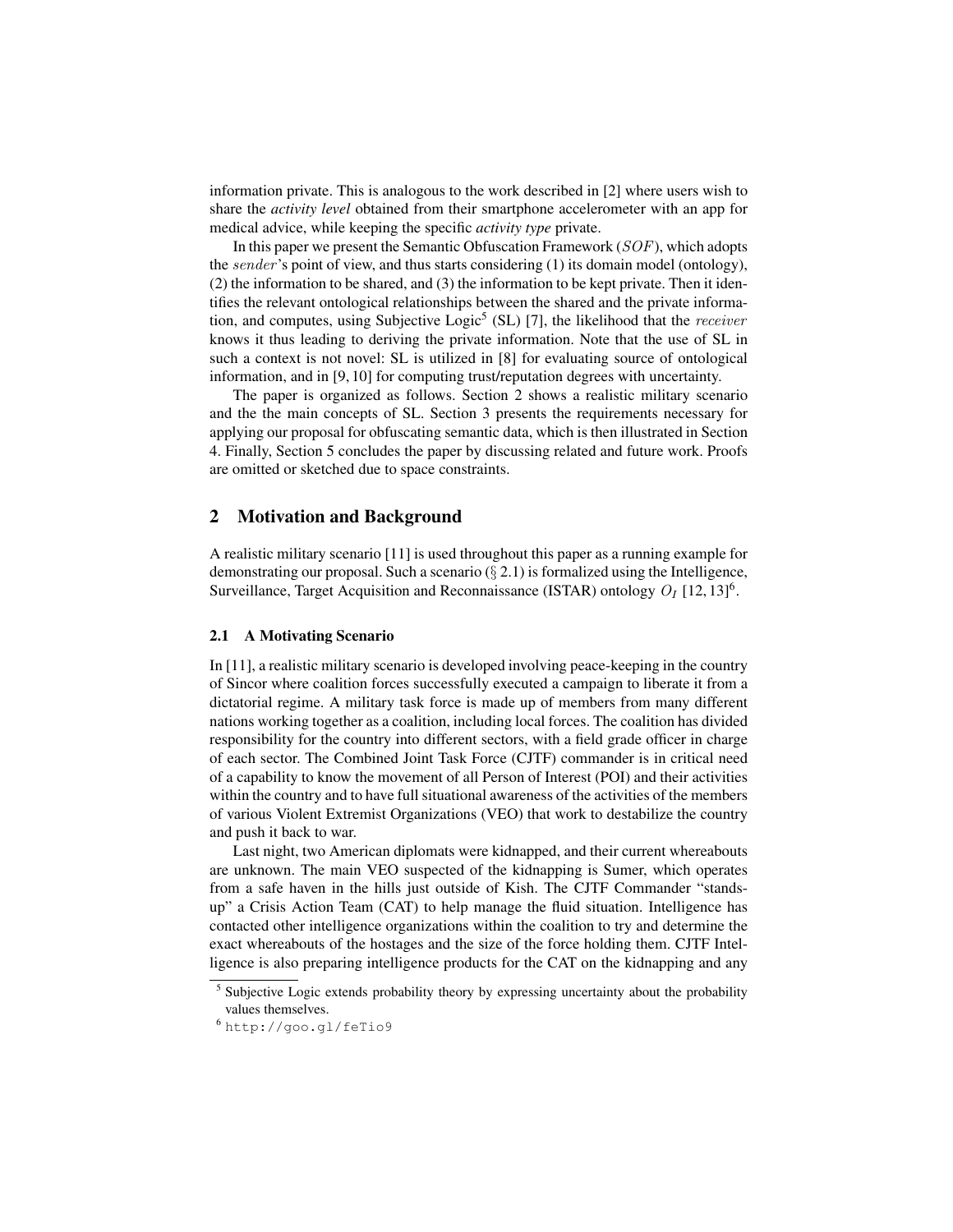coalition forces in the area as well as the available capabilities of coalition local partners. This information will be used by members of the [CAT](#page-0-1) in formulating possible [Courses of Actions \(COA\)](#page-0-1) for the commander to consider.

A few hours ago, Intelligence determined a [POI](#page-0-1) who is very likely to be involved in the kidnapping. The [CJTF](#page-0-1) Commander needs to contact the coalition local partners because he will need support for constant surveillance of such a [POI,](#page-0-1) but only if it is unlikely that they will infer that this is a hostage rescue operation: the coalition local partners might otherwise jeopardize the operation due to insufficient training.

Therefore, the [CJTF](#page-0-1) Commander asks Intelligence to evaluate the likelihood of inferences that could be made by coalition local partners. In particular, he informs Intelligence that he needs to keep the nature of the operation (i.e. hostage rescue) confidential. Intelligence, following the approach presented in this paper, replies that the probability that the coalition partners will infer the nature of the operation is 12%, a value that the [CJTF](#page-0-1) considers acceptable. Thus the [CJTF](#page-0-1) asks the coalition local partners to support its operation with constant surveillance of a [POI.](#page-0-1)

#### 2.2 Overview of Subjective Logic

To assess the uncertainty in reasoning about another agent's knowledge and, ultimately, to derive a metric of obfuscation  $(\S 4)$  $(\S 4)$ , we rely on Subjective Logic (SL) [\[7\]](#page-11-6), which extends probability theory by expressing uncertainty about the probability values themselves. Like Dempster-Shafer evidence theory [\[14,](#page-11-13) [15\]](#page-11-14), SL operates on a *frame of discernment* — i.e. a set of *atomic or primitive states*, namely variable assignments, e.g. if d represents the possible results of rolling a dice, atomic states are  $d = 1, d = 2, \ldots$ ,  $d = 6$  — denoted by  $\Theta$ .

Definition 1 (Belief Mass Assignment). *Given a frame of discernment* Θ*, we can associate a* belief mass assignment (BMA)  $m_{\Theta}(x)$  *with each substate*  $x \in 2^{\Theta}$  *such that* 

- *1.*  $m_{\Theta}(x) \geq 0$
- 2.  $m_{\Theta}(\emptyset) = 0$
- 3.  $\sum_{x \in 2^\Theta} m_\Theta(x) = 1$

When we speak of belief in a certain state, we refer not only to the belief mass in the state, but also to the belief masses of the state's substates. Similarly, when we speak about disbelief, that is, the total belief that a state is not true, we need to take substates into account. Finally, SL also introduces the concept of uncertainty, that is, the amount of belief that might be in a superstate or a partially overlapping state. These concepts can be formalized as follows.

Definition 2 (Belief/Disbelief/Uncertainty Functions/Relative atomicity/Probability Expectation). *Given a frame of discernment*  $\Theta$ , a belief mass assignment  $m_{\Theta}$  on  $\Theta$ , *and a state* x*, we define:*

*– the* belief function *for*  $x$ :  $b(x) = \sum$  $y\mathcal{\subseteq}x$  $m_{\Theta}(y)$ ,  $x, y \in 2^{\Theta}$ ; *– the* disbelief function *for*  $x$ :  $d(x) = \sum$  $y \cap x = \emptyset$  $m_{\Theta}(y)$ ,  $x, y \in 2^{\Theta}$ ;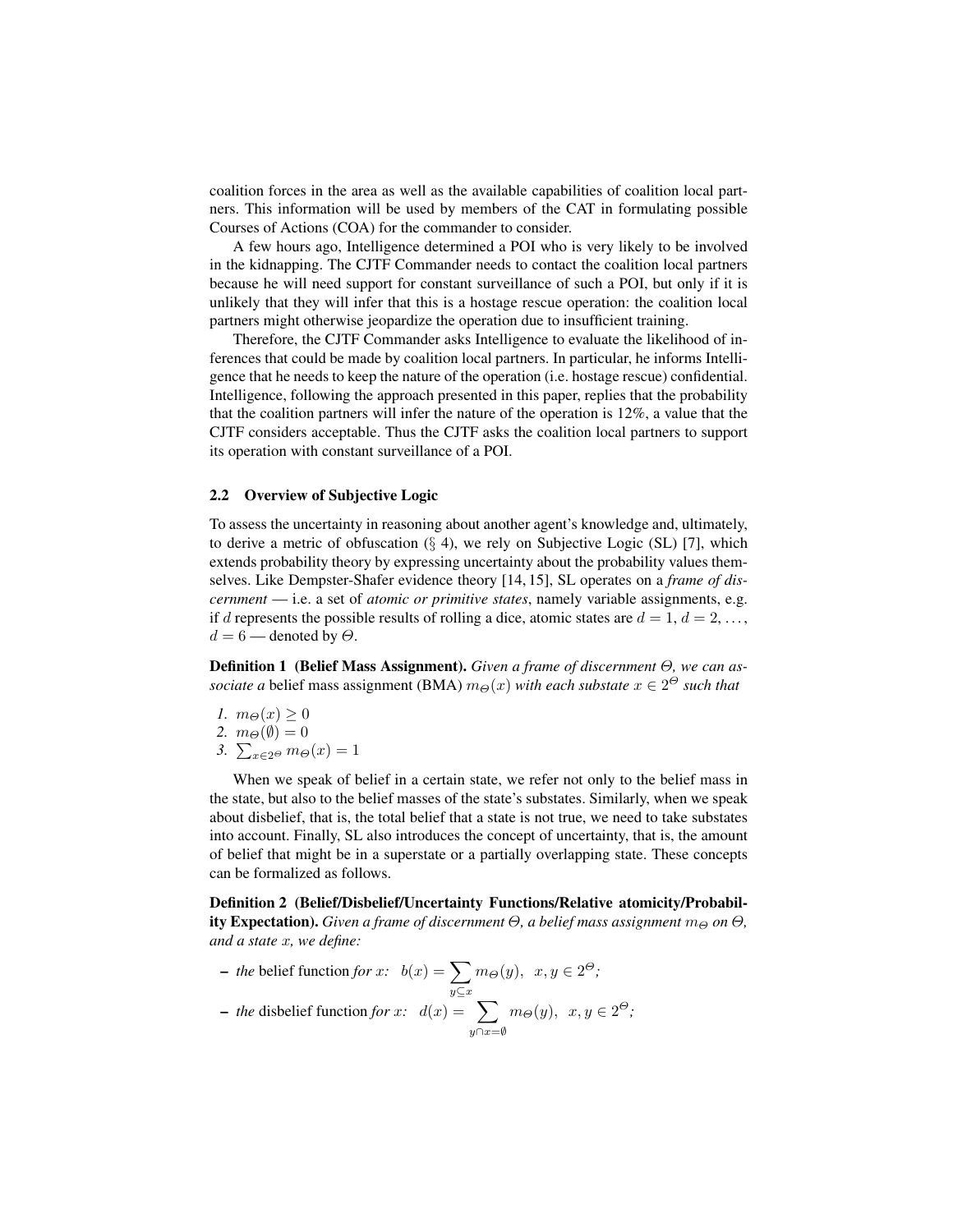*– the* uncertainty function *for*  $x$ *:*  $u(x) = \sum$  $y \cap x \neq \emptyset$ <br> $y \nsubseteq x$  $m_{\Theta}(y)$ ,  $x, y \in 2^{\Theta}$ ;

- *the* relative atomicity *for* x *w.r.t.*  $y \in 2^{\Theta}$ :  $a(x/y) = \frac{|x \cap y|}{|y|}$ ,  $x, y \in 2^{\Theta}, y \neq \emptyset$ ;

- *the* probability expectation *for* x: 
$$
\mathbb{E}[x] = \sum_{y} m_{\Theta}(y) a(x/y), x, y \in 2^{\Theta}.
$$

In particular, let us consider a *focused frame of discernment*, viz. a binary frame of discernment containing a state and its complement.

Definition 3 (Focused Frame of Discernment/Focused BMA/Focused Relative **Atomicity).** Given  $x \in 2^{\Theta}$ , the frame of discernment denoted by  $\tilde{\Theta}^x$ , which contains *two atomic states, x and*  $\neg x$ *, where*  $\neg x$  *is the complement of x in*  $\Theta$ *, is the focused frame* of discernment *with focus on* x*. Let* Θ˜<sup>x</sup> *be the focused frame of discernment with focus on x of*  $\Theta$ . Given a belief mass assignment  $m_{\Theta}$  and the belief, disbelief and uncertainty *functions for* x  $(b(x), d(x))$  *and*  $u(x)$  *respectively), the* focused belief mass assignment,  $m_{\tilde{\Theta}^x}$  on  $\tilde{\Theta}^x$  is defined as

$$
m_{\tilde{\Theta}^x}(x) = b(x)
$$
  

$$
m_{\tilde{\Theta}^x}(\neg x) = d(x)
$$
  

$$
m_{\tilde{\Theta}^x}(\tilde{\Theta}^x) = u(x)
$$

*The* focused relative atomicity *of* x *(which approximates the role of a prior probability distribution within probability theory, weighting the likelihood of some outcomes over others) is defined as*

$$
a_{\tilde{\varTheta}^x}(x/\varTheta)=[\mathbb{E}[x]-b(x)]/u(x)
$$

*For convenience, and when clear from the context, the focused relative atomicity of* x *is abbreviated to*  $a(x)$ *.* 

An opinion consists of the belief, disbelief, uncertainty and relative atomicity as computed over a focused frame of discernment.

Definition 4 (Opinion). *Given a focused frame of discernment* Θ *containing* x *and its complement*  $\neg x$ , and assuming a belief mass assignment  $m_{\Theta}$  with belief, disbelief, *uncertainty and relative atomicity functions on* x *in*  $\Theta$  *of*  $b(x)$ *,*  $d(x)$ *,*  $u(x)$ *, and*  $a(x)$ *, we define an opinion over x, written*  $o_x$  *as* 

$$
o_x \equiv \langle b(x), d(x), u(x), a(x) \rangle
$$

*We denote the set of all possible SL opinion 4-ples with*  $\mathbb{O} \subseteq [0,1]^4$ *. The probability expectation of an opinion is denoted as*  $\mathbb{E}[o_x] = b(x) + u(x) \cdot a(x)$ *.* 

Given two opinions about propositions  $x_1$  and  $x_2$ , [\[7\]](#page-11-6) defines a conjunction operator as follows.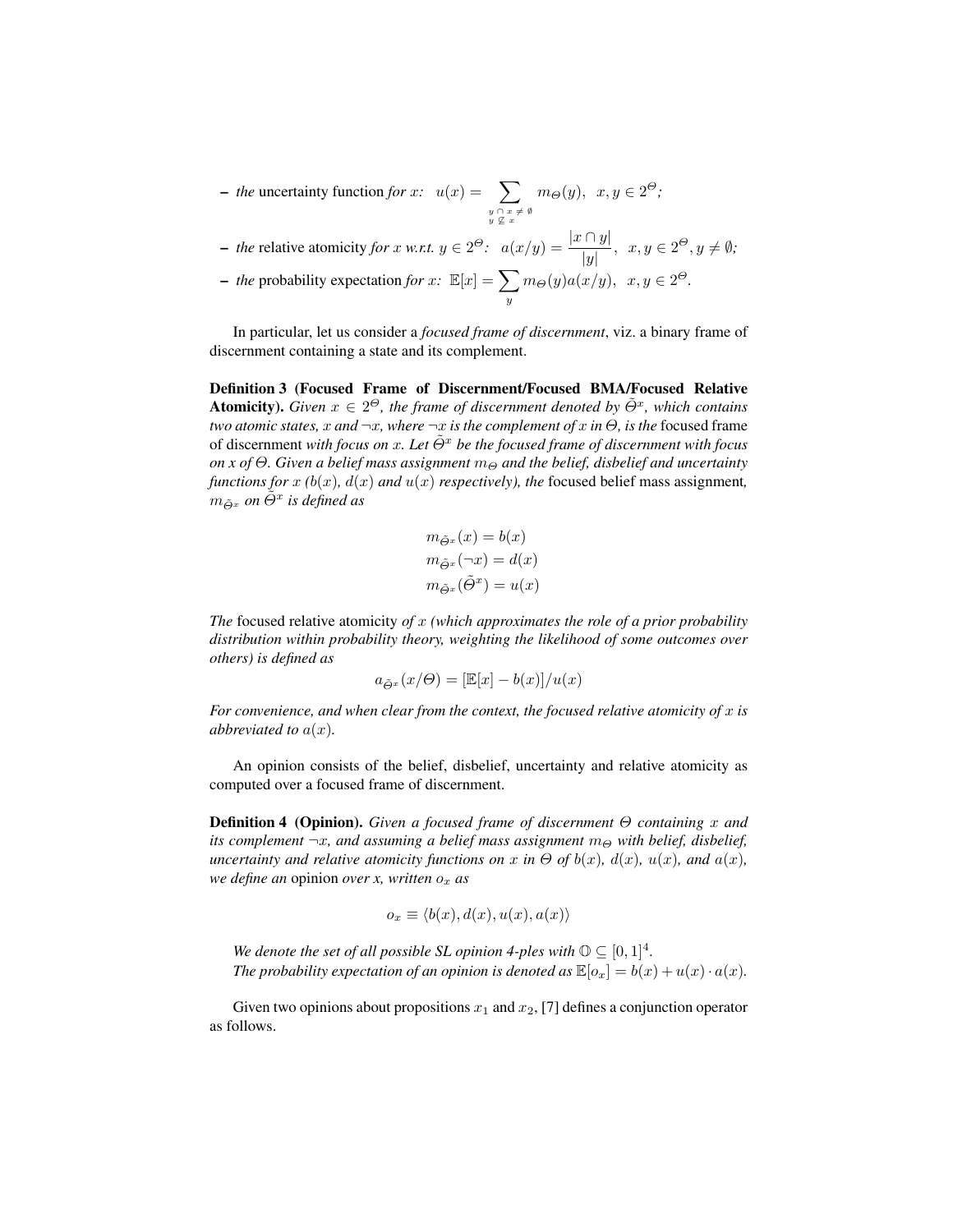**Definition 5 (Propositional Conjunction).** Let  $o_{x_1} = \langle b(x_1), d(x_1), u(x_1), a(x_1) \rangle$ *and*  $o_{x_2} = \langle b(x_2), d(x_2), u(x_2), a(x_2) \rangle$  *be opinions about*  $x_1$  *and*  $x_2$ *. Let*  $o_{x_1 \wedge x_2}$  =  $\langle b(x_1 \wedge x_2), d(x_1 \wedge x_2), u(x_1 \wedge x_2), a(x_1 \wedge x_2) \rangle$  *be the opinion such that:* 

 $b(x_1 \wedge x_2) = b(x_1) b(x_2)$  $d(x_1 \wedge x_2) = d(x_1) + d(x_2) - d(x_1) d(x_2)$  $u(x_1 \wedge x_2) = b(x_1) u(x_2) + u(x_1) b(x_2) + u(x_1) u(x_2)$  $a(x_1 \wedge x_2) = \frac{b(x_1) u(x_2) a(x_2) + u(x_1) a(x_1) b(x_2) + u(x_1) a(x_1) u(x_2) a(x_2)}{b(x_1) u(x_2) + u(x_1) b(x_2) + u(x_1) u(x_2)}$ 

# <span id="page-4-0"></span>3 Requirements for Semantic Obfuscation

We now turn our attention to the requirements for providing a formal definition for an obfuscation procedure. From a general perspective, we consider two agents: the sender shares *White knowledge* — i.e. a piece of information somehow linked to a domain ontology — with a *receiver*. The *sender* wants to keep private some pieces of information — *Black knowledge* — that might be surmised from the White knowledge by exploiting semantic connections. These connections are derived from the sender 's domain ontology which we assume has been built by an ontology engineer.

From a formal perspective, if not explicitly mentioned, we refer to an arbitrary but fixed ontology O built in the monotonic description logic language  $\mathcal{EL}[16]$  $\mathcal{EL}[16]$ . O is a finite set of axioms in  $\mathcal{EL}; N_C^O$  is the set of *concept names*;  $N_R^O$  is the set of *role names*;  $N_I^O$ is the set of *individual names*. Concepts  $v_2, v_3 \in N_C^O$  can be inductively composed with the following constructs:  $\top | \perp | v_1 | \{a\} | v_2 \sqcap v_3 | \exists r.v_2$  where  $\top$  denotes the top concept;  $\bot$  denotes the bottom concept;  $v_1 \in N_C^O$ ;  $a \in N_I^O$ ;  $r \in N_R^O$ . EL supports concept inclusion  $v_2 \subseteq v_3$  and membership  $v_1(a)$ . An axiom  $\alpha$  is an assertion in  $\mathcal{EL}$ which is a well-formed formula;  $TBox$  represents all axioms in O which relate concepts to each other; ABox represents all axioms which make assertions about individuals. Hereafter, in order to be compliant with the methodology for reducing more expressive languages to  $\mathcal{EL}$  presented in [\[17,](#page-11-16) [18\]](#page-12-0), we assume that  $ABox$  axioms are removed with care. We use  $\models$  to denote that an ontology entails an axiom (i.e.  $O \models \alpha$ ):  $O^*$  is the deductive closure of O, i.e. the set of axioms in  $\mathcal{EL}$  that can be entailed by the axioms in  $O$ .

Returning to our running example  $(\S$  [2.1\)](#page-1-2), let us consider the relevant part of the deductive closure of the ISTAR ontology  $(O_I^*)$  shown in Figure [1;](#page-5-0)  $r_1$  denotes the role requiresOperationalCapability.

Moreover, our ontology engineer releases a certificate assessing the *degree of confidence* for the ontology: for instance, if the engineer is requested to describe each type of operation that the US Army can perform, and he considered those for peace-keeping only, the degree of confidence of this ontology will be quite low. Formally, the ontology engineer's *degree of confidence* about the ontology is a SL opinion.

Definition 6 (Confidence Degree in the Completeness of an Ontology). *Given an ontology*  $O$ ,  $o_c^O = \langle b(c)^O, d(c)^O, u(c)^O, a(c)^O \rangle$  *is the confidence degree in O.* 

Both the *White knowledge* and the *Black knowledge* are represented as subsets of the concepts in the ontology.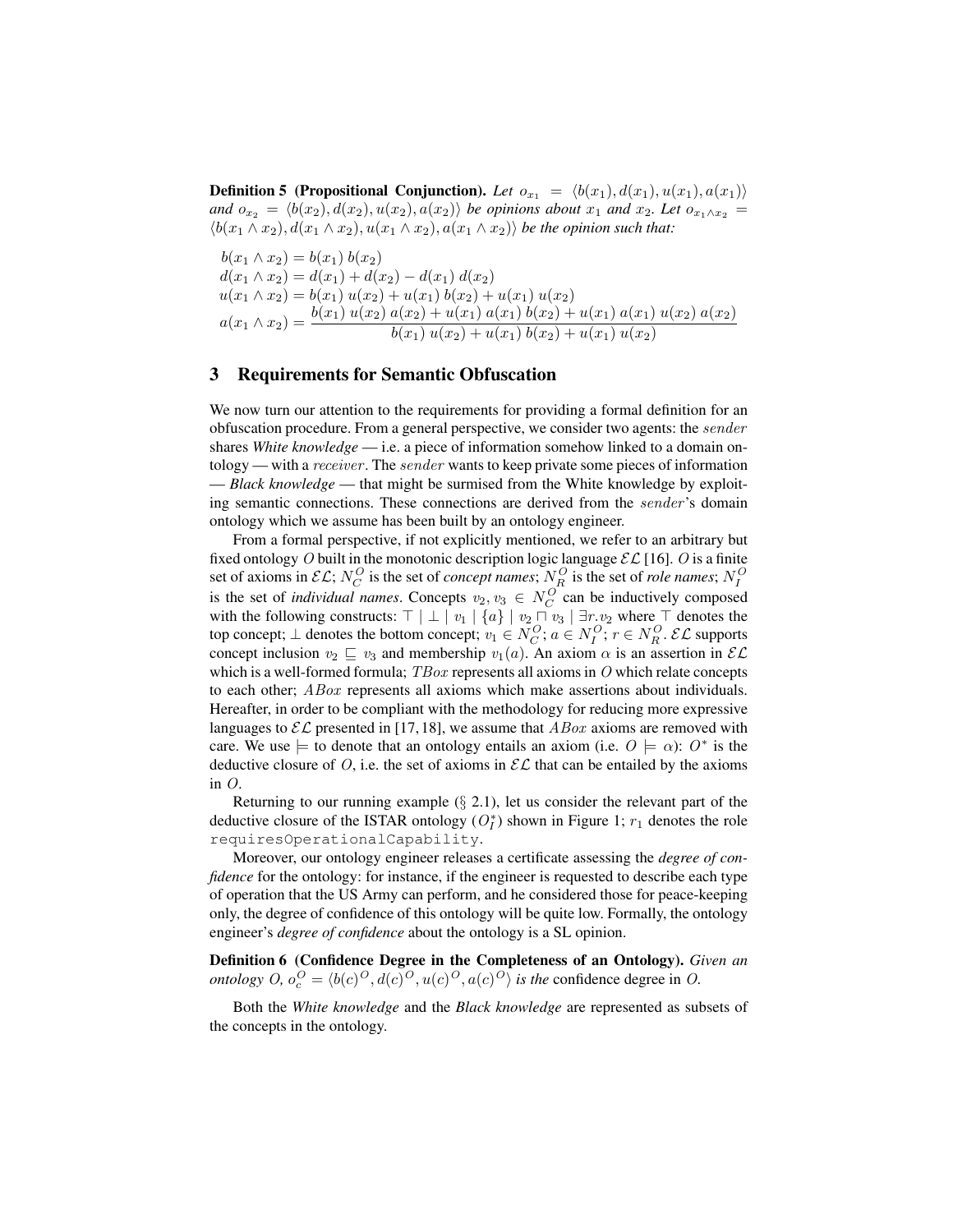

<span id="page-5-0"></span>Fig. 1. Part of the deductive closure of the ISTAR ontology  $O_I^*$  relevant to the scenario discussed in Section [2.1.](#page-1-2)  $r_1$  represents the role requires Operational Capability. Figure derived following the approach described in [\[19\]](#page-12-1).

Definition 7 (White and Black knowledge). *The* Black knowledge *(resp. the* White knowledge*)* associated to the interaction between sender and receiver is  $B \subseteq N_C^O$  *(resp.*  $W \subseteq N_C^O$ ,  $W \cap B = \emptyset$ *).* 

In Figure [1,](#page-5-0) the White knowledge is  $v_1$  and  $v_2$  (W = { $v_1, v_2$ }), while the Black knowledge is  $v_7$  (B = { $v_7$ }).

We introduce a machinery for evaluating the White–Black knowledge connections. For this purpose, we begin by describing a generic *semantic relationship* between two concepts representing a semantic connection, i.e. being part of a role, or of a taxonomic relation.

**Definition 8** (Semantic Relationship). *A* semantic relationship  $\rightsquigarrow \subseteq N_C^O \times N_C^O$  is a *symmetric function on the domain of concepts.*

As before, if not explicitly mentioned, we always refer to an arbitrary but fixed semantic relationship  $\stackrel{\sim}{\leadsto} \subseteq N_C^O \times N_C^O$ .

Let us introduce  $\stackrel{R}{\longleftrightarrow}$ , a more specific semantic relationship on the concepts names, which is parametric in the domain of the roles.

**Definition 9** (Relationship  $\stackrel{R}{\leftrightsquigarrow}$ ). *Given*  $R \subseteq N_R^O$ ,  $\stackrel{R}{\leftrightsquigarrow} \subseteq N_C^O \times N_C^O$  is a symmetric *relationship such that:*  $v_1 \stackrel{R}{\leftrightsquigarrow} v_2$  *and*  $v_2 \stackrel{R}{\leftrightsquigarrow} v_1$  *iff*  $(v_1 \sqsubseteq v_2) \in O^*$  *or*  $(v_1 \sqcap (\exists r.v_2)) \in$  $O^*, r \in R$ 

**Proposition 1.** For every  $R \in 2^{N_R^O}$ , the relationship  $\stackrel{R}{\leadsto}$  is a semantic relationship.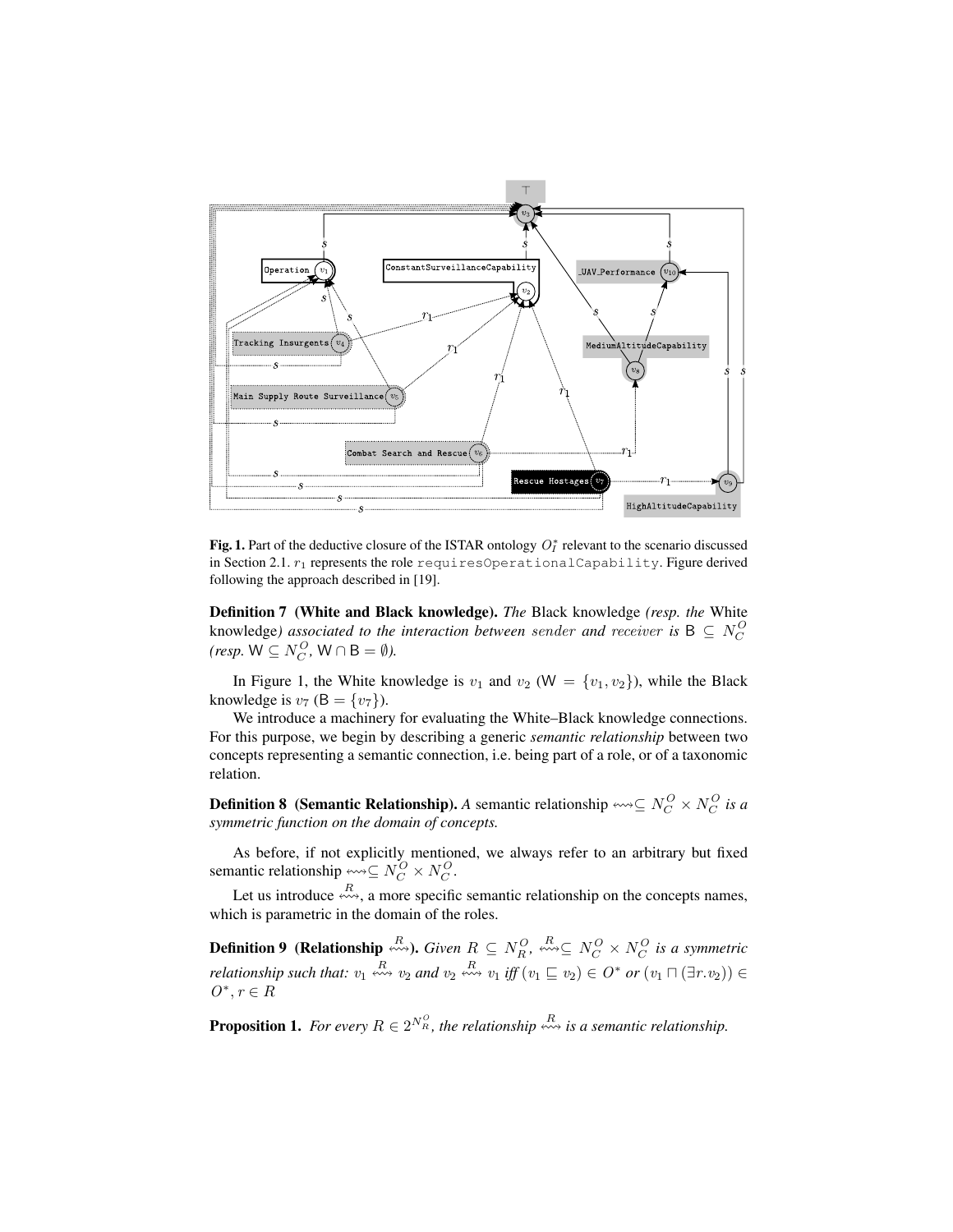

<span id="page-6-0"></span>**Fig. 2.** Semantic relationship graph induced on  $O_I$  by the semantic relation  $\stackrel{\{r_1\}}{\leftrightarrow}$ . The depicted SL labelling have the following meaning: receiver knows for sure the taxonomic relations between  $v_1$  and it subclasses  $v_4$ ,  $v_5$ ,  $v_6$  and  $v_7$ ; there is a large amount of evidence for believing that *receiver* knows the relationships  $v_4 \stackrel{\{r_1\}}{\leftrightsquigarrow} v_2$  and  $v_5 \stackrel{\{r_1\}}{\leftrightsquigarrow} v_2$ ; the set of evidence is smaller in the case of  $v_6$ , but *sender* is very biased; *sender* has no clue about  $v_7 \stackrel{\{r_1\}}{\leftrightarrow\!\sim} v_2$ . The other SL labelling do not affect our running example and are left in their symbolic form.

A semantic relationship induces an indirect graph (*semantic relationship graph*). We then label each edge in such a graph with a SL opinion, which represents the likelihood that the receiver is aware of the semantic relationship represented by such an edge. These SL opinions can be derived from past interactions with the receiver [\[20\]](#page-12-2), or by *a priori* knowledge.

**Definition 10** (SL Labelling of Semantic Relationship). The function  $\omega_{\text{env}} : \text{env} \to \mathbb{O}$ *is a* SL labelling of  $\iff : \omega_{\iff}(v_1 \iff v_2) = \omega_{\iff}(v_2 \iff v_1)$ .

In our running example, the *semantic relationship graph* induced by the semantic relation  $\stackrel{\{r_1\}}{\leftrightarrow}$  on  $O_I$  is depicted in Figure [2.](#page-6-0) The meaning of the area comprised in the dotted lines will be explained following Alg. [1.](#page-9-1)

We can now define a *semantic path* as a path in the semantic relationship graph.

**Definition 11 (Semantic Path).** A semantic path between  $v_A$  and  $v_B$   $p_{\text{env}}$  ( $v_A$ ,  $v_B$ ) *is a sequence of nodes*  $p_{\text{env}}(v_A, v_B) = \langle v_1, \ldots, v_n \rangle$  *s.t.*  $v_1 = v_A$ *,*  $v_n = v_B$ *, and*  $\forall i < n$ *,*  $v_i \leftrightarrow v_{i+1}$  *holds.* 

<span id="page-6-1"></span>In order to assess the likelihood of surmising a concept, we rely on the intuition that the closer — in terms of semantic relationship — two concepts, the greater the likelihood to predict one from the other. Therefore, we need a measure of the *semantic distance w.r.t. a semantic relationship* between two sets of concepts. To this end, we first need to define the *set of minimal semantic paths* between two set of concepts, which is necessary to assess the distance among them.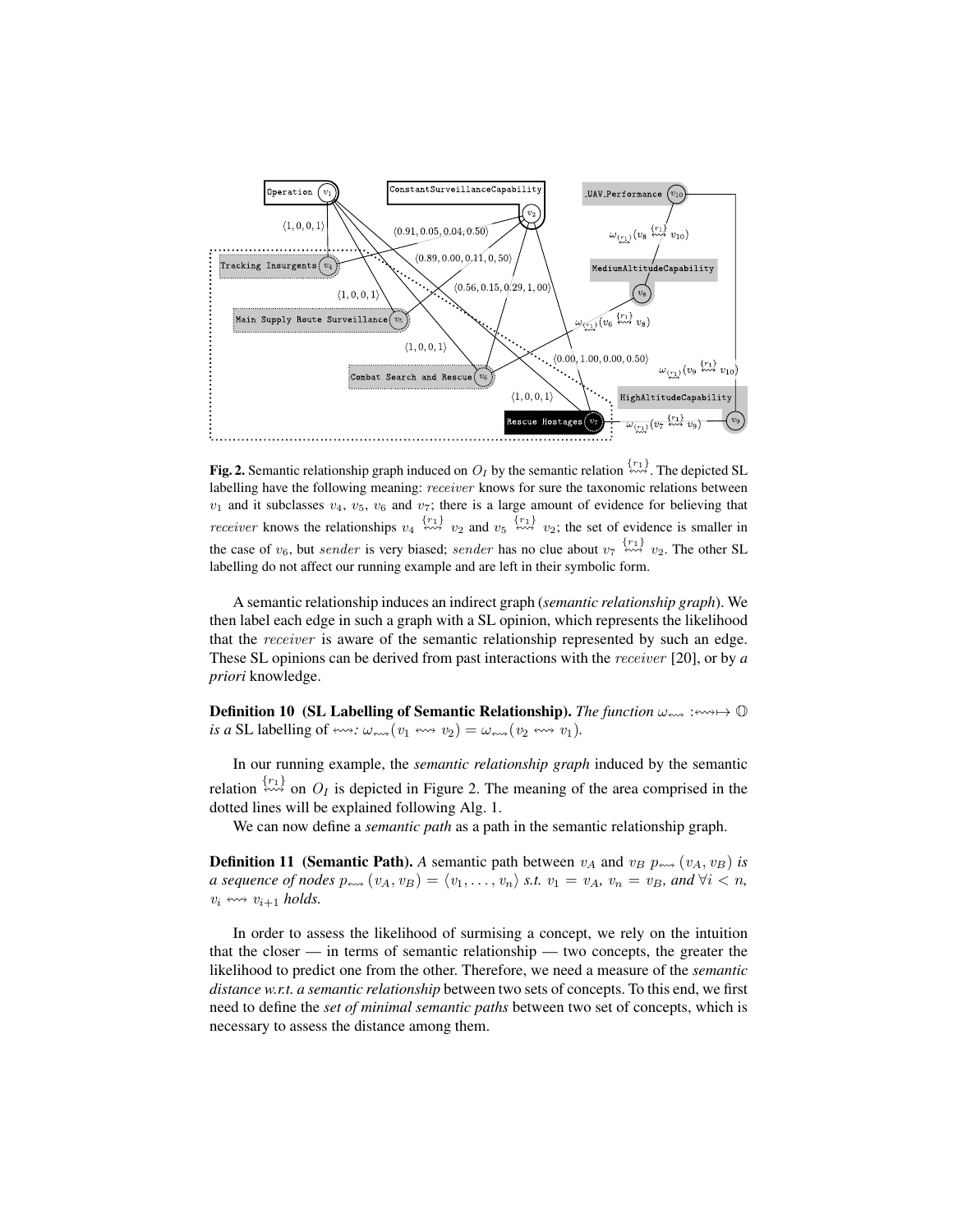**Definition 12** (Set of Minimal Paths). *Given*  $Z_1, Z_2 \subseteq N_C^O$ , the set of minimal paths between  $Z_1$  and  $Z_2$  *is* 

$$
P_{\text{env}}(Z_1, Z_2) = \{p_{\text{env}}(v_1, v_2) \mid v_1 \in Z_1, v_2 \in Z_2, p_{\text{env}}(v_1, v_2) \in \underset{p_{\text{env}}(v_1, v_2)}{\text{arg min}} (|p_{\text{env}}(v_1, v_2)|)\}
$$

 $such that \forall v_1 \in Z_1, v_2 \in Z_2, \exists! p_{\text{env}} (v_1, v_2) \in P_{\text{env}} (Z_1, Z_2)$ .

Then, the semantic distance w.r.t. a semantic relationship between two sets of concepts is the maximum among the lengths of minimal paths between them.

**Definition 13** (Semantic distance). *Given*  $Z_1, Z_2 \subseteq N_C^O$ , the semantic distance w.r.t. the semantic relationship  $\leftrightarrow$  between  $Z_1$  and  $Z_2$  *is* 

$$
d_{\text{env}}\left(Z_1, Z_2\right) = \max_{p_{\text{env}}\left(v_1, v_2\right) \in P_{\text{env}}\left(Z_1, Z_2\right)}\left(\left|p_{\text{env}}\left(v_1, v_2\right)\right|\right)
$$

*Note that*  $Z_1 \subseteq N_C^O$ ,  $d_{\text{env}}(Z_1, Z_1) = 0$ .

Finally, in order to take into account the receiver 's believed knowledge, a *cumulative SL labelling* between two concepts is defined as the conjunction of the SL labelling of the minimal paths between them.

<span id="page-7-1"></span>**Definition 14 (Cumulative SL Labelling).** *Given*  $\omega_{\text{av}}$  *a SL labelling of*  $\leftrightarrow$ ,  $Z_1, Z_2 \subseteq N_C^O$ , the cumulative SL labelling between  $Z_1$  and  $Z_2$  *is* 

$$
\zeta_{Z_1\leftrightsquigarrow Z_2}=\bigwedge_{p_{\leftrightsquigarrow}(v_A,v_B)\in P_{\text{max}}(Z_1,Z_2)}\bigwedge_{i<|p_{\text{max}}(v_A,v_B)|}\omega_{\text{max}}(v_i\leftrightsquigarrow v_{i+1})
$$

Although multiple minimal paths can exist between  $v_1 \in Z_1$  and  $v_2 \in Z_2$ , we require (Def. [12\)](#page-6-1) that only one of them is included in  $P_{\text{av}}$  ( $Z_1, Z_2$ ). We do not enforce a specific method for choosing the one: the most reasonable is to include the minimal path which maximize a metric, like the cumulative SL labelling (Def. [14\)](#page-7-1).

## <span id="page-7-0"></span>4 SOF: a Framework for Ontology Obfuscation

We are now able to provide a formalization for *semantic obfuscation*. We call our approach the *Semantic Obfuscation Framework* (SOF). This measures the *quality of obfuscation* in terms of the "likelihood" that the *receiver* will surmise the Black knowledge from the White knowledge. First, we formalize the concept of "surmise" based on a semantic relationship.

**Definition 15 (Semantic Surmise).** *The* surmise from a node  $v_1$  *is*  $S_O^{***}(v_1) = \{v_1\} \cup$  $\{v_2 \mid v_1 \leftrightarrow v_2\}.$ 

With a little abuse of notation, we define surmise on a set of concepts.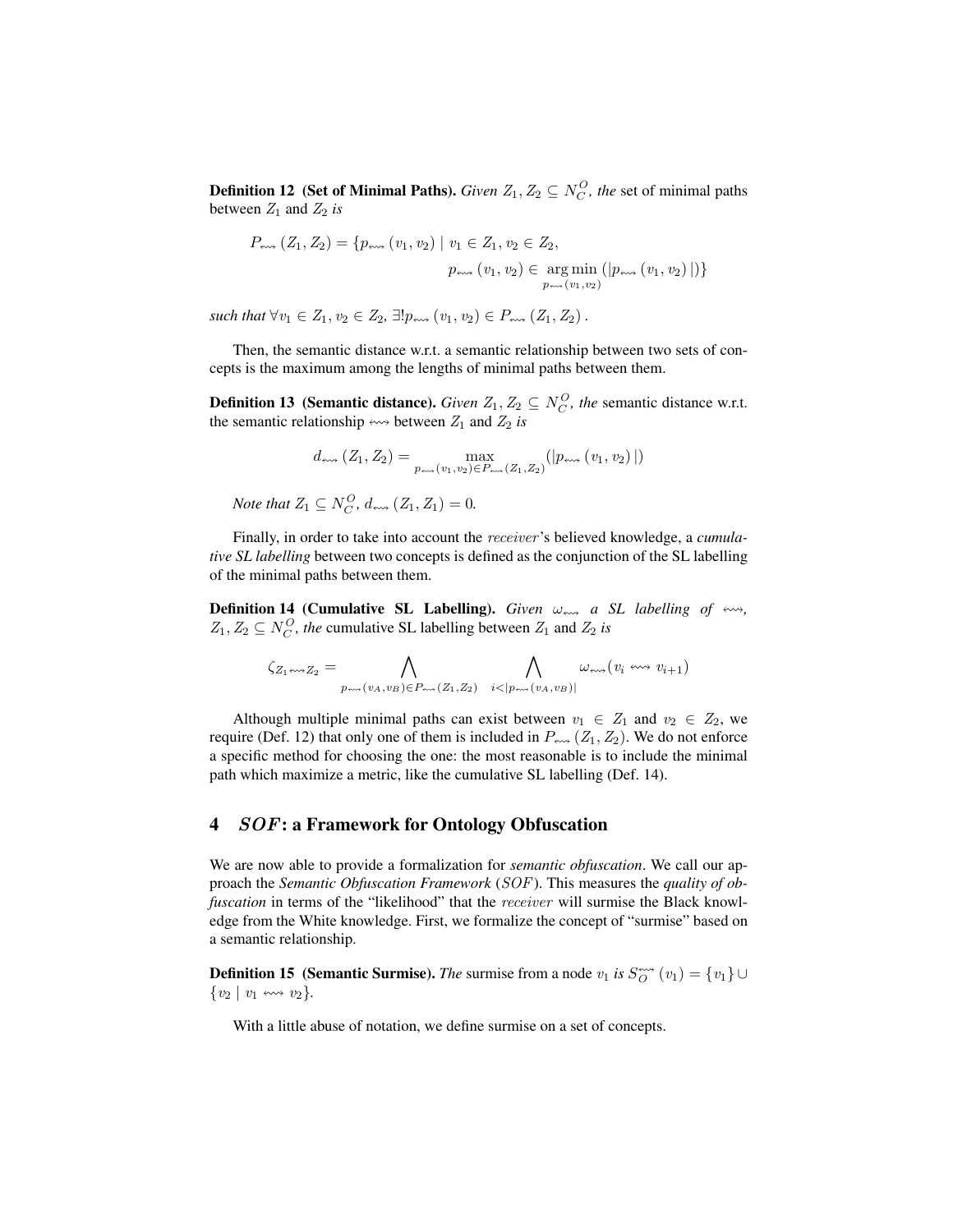**Definition 16** (Semantic Surmise of a Set). *Given*  $Z_1 \subseteq N_C^O$ :

$$
S_O^{\text{env}}(Z_1) = Z_1 \cup \bigcap_{v_1 \in Z_1} S_O^{\text{env}}(v_1)
$$

Moreover, given the confidence degree, we define a function for estimating the dimension (in terms of number of concept) of the "perfect" domain ontology.

<span id="page-8-0"></span>**Definition 17** (Estimative Function). A function  $\phi : \mathbb{O} \times \mathbb{R} \mapsto \mathbb{R}$  is an estimative function *iff*  $\phi(o,n) \ge n$  *and*  $\phi(o,n) = n$  *iff*  $o = (1, 0, 0, \cdot)$ *; and*  $\phi(o,n+m) = \phi(o,n) +$  $\phi(o,m)$ .

In particular, let us introduce a *cautious estimative function*.

**Definition 18** (Cautious Estimative Function). *The* cautious estimative function  $\phi^C$ :  $\mathbb{O} \times \mathbb{R} \mapsto \mathbb{R}$  *is defined as:*  $\phi^C(o, n) = \frac{n}{\mathbb{E}[o]}$ .  $\psi^E[o] = 0$ ,  $\phi^C(o, n) = K \gg 1$ .

**Proposition 2.** The cautious estimative function  $\phi^C$  *is an estimative function.* 

We can provide now a computational procedure (Alg. [1\)](#page-9-1) for deriving the degree of likelihood that a receiver will surmise the Black knowledge from the White knowledge. Alg. [1](#page-9-1) requires as input an ontology  $O$ , the White and Black knowledge (resp. W and B), a semantic relationship  $\leftrightarrow$ , an estimative function  $\phi$ , and the confidence degree  $o_c^O$ .

Algorithm [1](#page-9-1) performs several computations. First of all, it determines S (l. 1 of Alg. [1\)](#page-9-1), namely the minimum set of surmised concept names from the White Knowledge which includes the Black Knowledge also.

It then considers the focused frame of discernment composed by two disjoint primitive states, viz. B and  $S \setminus B$ . In particular, it uses the cumulative labelling between W and both B and  $S \setminus B$  (l. 2 of Alg. [1\)](#page-9-1) for computing the mass assignment of the two primitive states (l. 3 of Alg. [1\)](#page-9-1). To this end, Alg. [1](#page-9-1) exploits the well-known relationship between SL opinions on a focused frame of discernment and the beta distribution [\[7\]](#page-11-6).

In order to prove the soundness of such approach, in the case of perfect knowledge, the SL opinion must collapse to a traditional probability value. The following propositions shows that this is the case.

<span id="page-8-1"></span>**Proposition 3.** If  $o_c^O = \langle 1, 0, 0, 1 \rangle$  and  $\forall v_1, v_2 \in N_C^O$ ,  $\omega_{\text{env}}(v_1 \leftrightarrow v_2) = \langle 1, 0, 0, 1 \rangle$ , o<sup>B</sup> *is equivalent to considering* B *as the set of outcomes of an experiment on the sample space* S*, and thus computing the probability of* B*.*

*Proof. From Def.* [17,](#page-8-0)  $\phi(o_c^O, n) = n$ ; from  $\omega_{\text{env}}(v_1 \leftrightarrow v_2) = \langle 1, 0, 0, 1 \rangle$ ,  $\zeta_{\text{W}\text{env}}$ B =  $\langle 1, 0, 0, 1 \rangle$  and  $\zeta_{\mathsf{W}\leftarrow \mathsf{S}\setminus \mathsf{B}} = \langle 1, 0, 0, 1 \rangle$ *. Therefore,*  $r = |\mathsf{B}|$ *, s* =  $|\mathsf{S}\setminus \mathsf{B}|$ *, V* = 0*.*  $\Box$ 

In our running example,  $S_I = \{v_4, v_5, v_6, v_7\}$  — the area comprised by dotted line in Figure  $2 -$  is the minimum set of surmised concepts needed to reach the Black knowledge from the white knowledge. In the case of perfect knowledge, the probability to surmise the Black knowledge is 0.25 (cf. Proposition [3\)](#page-8-1).

Let us consider instead the case where there is complete (unbiased) uncertainty about the completeness of  $O_I$ , i.e.  $o_c^{O_I} = \langle 0, 0, 1, 0.5 \rangle$ . Therefore,  $\phi^C(o_c^{O_I}, n) = 2 \cdot n$ . Let us also suppose that the SL labelling are as depicted in Figure [2.](#page-6-0)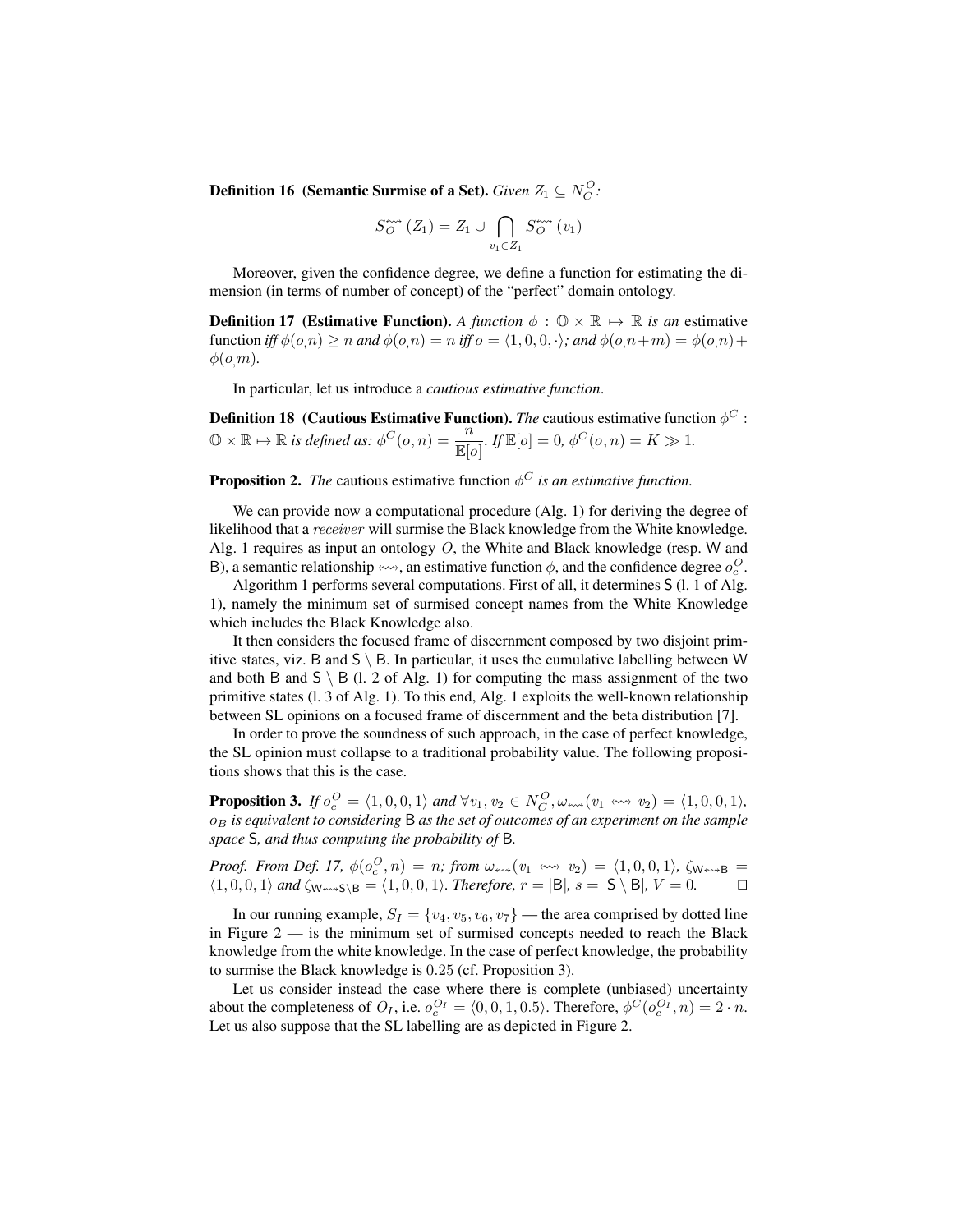## <span id="page-9-1"></span>Algorithm 1 Procedure for deriving the degree of likelihood about surmising Black knowledge

 $\mathtt{DegreeBlackSurmissing}(O, \mathsf{W}, \mathsf{B}, \leftrightsquigarrow, \phi, o^O_c)$ 1: compute  $S = \min$  $\sqrt{ }$  $\bigcup$  $Z_1\mathcal{\subseteq} N^O_C, \ d$  and  $(\mathsf{W},Z_1)$   $\leq$   $d$  and  $(\mathsf{W},\mathsf{B})$  $S^{\leftrightarrow\leftrightarrow}_{O}(Z_1)$  $\setminus$ S.t. B  $≤$  S

2: compute the cumulative labelling  $\zeta_{W \leftrightarrow B} = \langle b(\zeta_{W \leftrightarrow B}), d(\zeta_{W \leftrightarrow B}), u(\zeta_{W \leftrightarrow B}), a(\zeta_{W \leftrightarrow B})\rangle$ , and  $\zeta_{W\leftrightarrow (S\setminus B)} = \langle b(\zeta_{W\leftrightarrow (S\setminus B)}), d(\zeta_{W\leftrightarrow (S\setminus B)}), u(\zeta_{W\leftrightarrow (S\setminus B)}), a(\zeta_{W\leftrightarrow (S\setminus B)})\rangle$ 

3: compute

$$
b(B) = \frac{r}{V + \phi(o_c^O, r + s)}
$$
  
\n
$$
u(B) = \frac{V + \phi(o_c^O, r + s) - r - s}{V + \phi(o_c^O, r + s)}
$$
  
\n
$$
a(B) = \min\{a(\zeta_{W \leftrightarrow B}), a(\zeta_{W \leftrightarrow \neg}(\zeta \wedge B))\}
$$

where

$$
r = \begin{cases} \frac{|\mathbf{B}| \cdot b(\zeta_{\mathsf{W}\leftrightarrow\mathsf{B}})}{u(\zeta_{\mathsf{W}\leftrightarrow\mathsf{B}})} u(\zeta_{\mathsf{W}\leftrightarrow\mathsf{B}}) \neq 0 & s = \begin{cases} \frac{|\mathbf{S} \setminus \mathbf{B}| \cdot b(\zeta_{\mathsf{W}\leftrightarrow\mathsf{S}\setminus\mathbf{B}})}{u(\zeta_{\mathsf{W}\leftrightarrow\mathsf{S}\setminus\mathbf{B}})} u(\zeta_{\mathsf{W}\leftrightarrow\mathsf{S}\setminus\mathbf{B}}) \neq 0 \\ |\mathbf{S} \setminus \mathbf{B}| & \text{otherwise} \end{cases}
$$
  

$$
V = u(\zeta_{\mathsf{W}\leftrightarrow\mathsf{S}\setminus\mathbf{B}}) \cdot u(\zeta_{\mathsf{W}\leftrightarrow\mathbf{B}}) \cdot |\mathbf{S}|
$$

4: return  $\langle b(B), d(B), u(B), a(B)\rangle$ 

Therefore,  $\zeta_{\mathsf{W}\!\mapsto\!\mathsf{B}} = \omega_{\{r_1\}}(v_7 \stackrel{\{r_1\}}{\leftrightsquigarrow} v_2)$  and  $\zeta_{\mathsf{W}\!\mapsto\!\mathsf{B}}(s_1 \setminus B) = \langle 0.61, 0.36, 0.03, 0.25 \rangle$ . The result of the computation is  $o_B = (0, 00, 0.49, 0.51, 0.25)$ :  $\mathbb{E}[o_B] = 0.12$ .

Intelligence thus informs the [CJTF](#page-0-1) Commander that the coalition local partners will surmise that the operation will be a hostage rescue given the request for support for constant surveillance of the [POI](#page-0-1) with a 12% probability. Since the [CJTF](#page-0-1) considers 12% a reasonable risk, he requests for constant surveillance of the member of the [VEO](#page-0-1) Sumer. This leads the coalition forces to the location of the two American diplomats and to the solution of the situation.

# <span id="page-9-0"></span>5 Discussion and Conclusions

In this paper we introduce SOF, a Semantic Obfuscation Framework, which includes a sound and effective procedure for evaluating the likelihood that the receiver of some pieces of information will derive some additional information that the sender desires to keep private. Related works can be found in two different areas. First, which is the main line of investigation that motivates this work, regards multi-agents strategic interactions and the assessment of risk-benefit trade-off of information sharing [\[1,](#page-11-0)[2,](#page-11-1)[4,](#page-11-3)[5,](#page-11-4)[6,](#page-11-5)[20](#page-12-2)[,21\]](#page-12-3). In this context, past approaches relied on information theoretic metrics and on quantitative data. We claim that a qualitative representation of the domain like the one proposed in this paper has several advantages. First, encompassing contextual knowledge — e.g. the receiver knows that the American diplomats have been kidnapped by reading the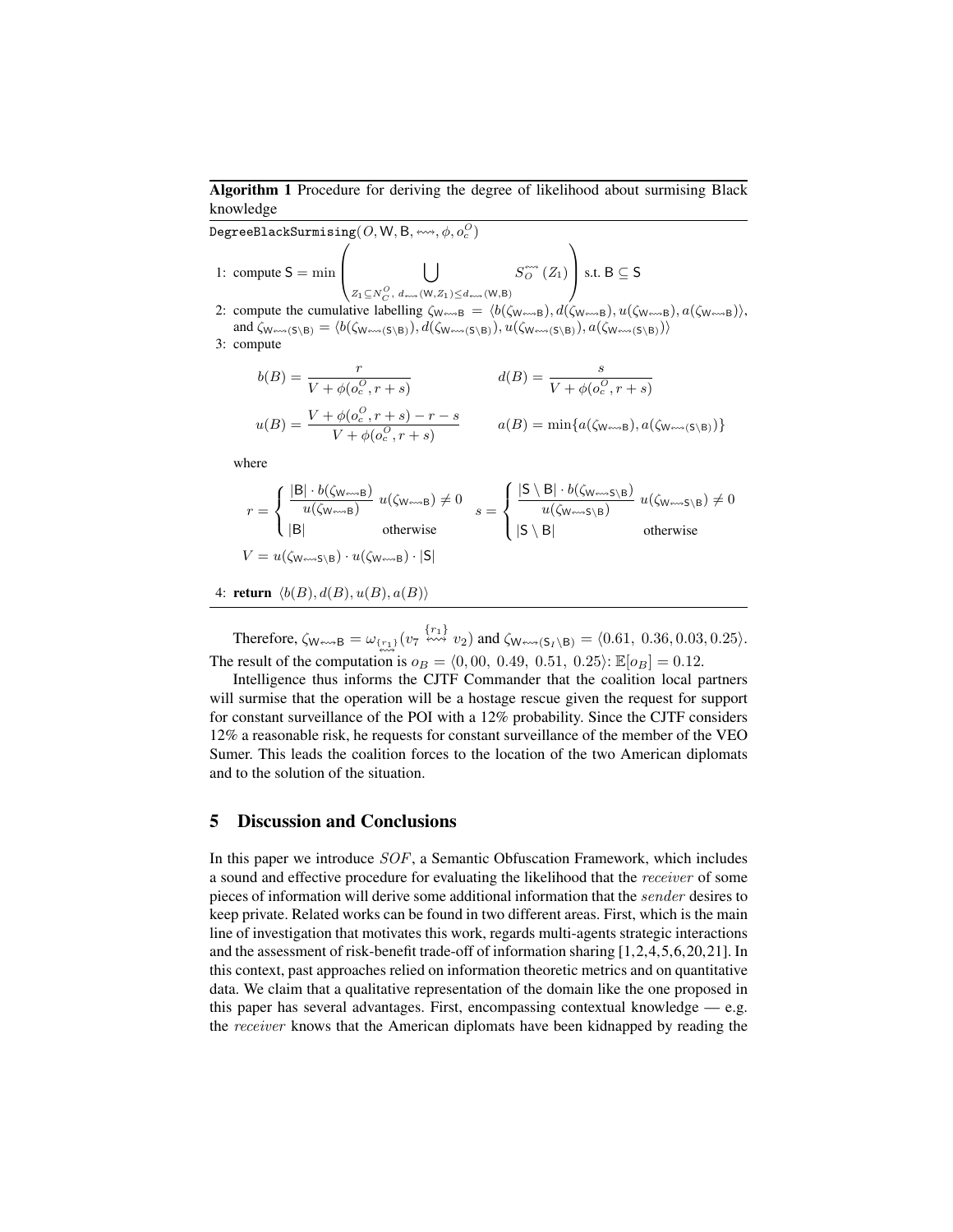newspaper — is possible by enlarging the ontology and applying the same methodology. Second, such a formalization improves the users' awareness of inferences that could be surmised. For instance half of the elements in  $S_I$  *requires operational capability* related to [Unmanned aerial vehicles \(UAVs\)](#page-0-1) (cf. Figure [2\)](#page-6-0): this might suggest that there could be a semantic connection between ConstantSurveillanceCapability and UAV Performance. In future work we will enlarge this discussion and provide both a formal and an experimental comparison with the quantitative approaches.

The second trend in the literature regards ontology mapping under uncertainty. Among others, the relevant work utilizes either supervised machine learning [\[22\]](#page-12-4), or unsupervised machine learning using Bayesian networks [\[23\]](#page-12-5), Markov networks [\[24\]](#page-12-6), and information theory [\[25\]](#page-12-7); or Fuzzy logic approaches [\[26\]](#page-12-8). In addition, [\[27,](#page-12-9) [28\]](#page-12-10) address the topic of uncertainty management using qualitative techniques, in particular beliefs networks and argumentation. However, the present paper is the first approach aimed at "obfuscating" shared pieces of knowledge for a specific purpose: i.e., to prevent the revelation of Black knowledge. This shift of paradigm thus makes a comparison with ontology mapping approaches difficult.

Although this paper is focused on sharing set of concepts, a natural evolution would involve sharing set of axioms. In this area several approaches have been proposed for modifying an ontology to conceal sensitive information both in  $\mathcal{EL}[29]$  $\mathcal{EL}[29]$  and in more expressive languages [\[30,](#page-12-12) [31\]](#page-12-13). A discussion on this topic is beyond the scope of this paper and is left for future work.

Finally, it is worth mentioning that the impact of this line of research can spread beyond the military context, which we considered in this paper: for instance it could form the basis for an investigation on how to improve users' awareness of the confidentiality of the information shared across social media.

On the other hand, considering the point of view of the receiver, such approach can identify gaps in the received information, a relevant topic within intelligence analysis. In intelligence analysis often the key information is lacking, and analysts must factor the impact of missing data in their confidence when judging a situation. Failing to recognize absence of evidence is one of the most important causes of cognitive bias [\[32\]](#page-12-14). However, it is hard to identify what is known to be missing and why (e.g. different clearance levels, hidden agenda, . . . ). Reversing our approach can support analysts in the quest for further evidence to fill the gaps required to deliver more effective intelligence.

#### Acknowledgments

The authors thank the anonymous reviewers for their helpful comments.

The research described in this article was sponsored by US Army Research laboratory and the UK Ministry of Defence and was accomplished under Agreement Number W911NF-06-3-0001. The views and conclusions contained in this document are those of the authors and should not be interpreted as representing the official policies, either expressed or implied, of the US Army Research Laboratory, the U.S. Government, the UK Ministry of Defense, or the UK Government. The US and UK Governments are authorized to reproduce and distribute reprints for Government purposes notwithstanding any copyright notation hereon.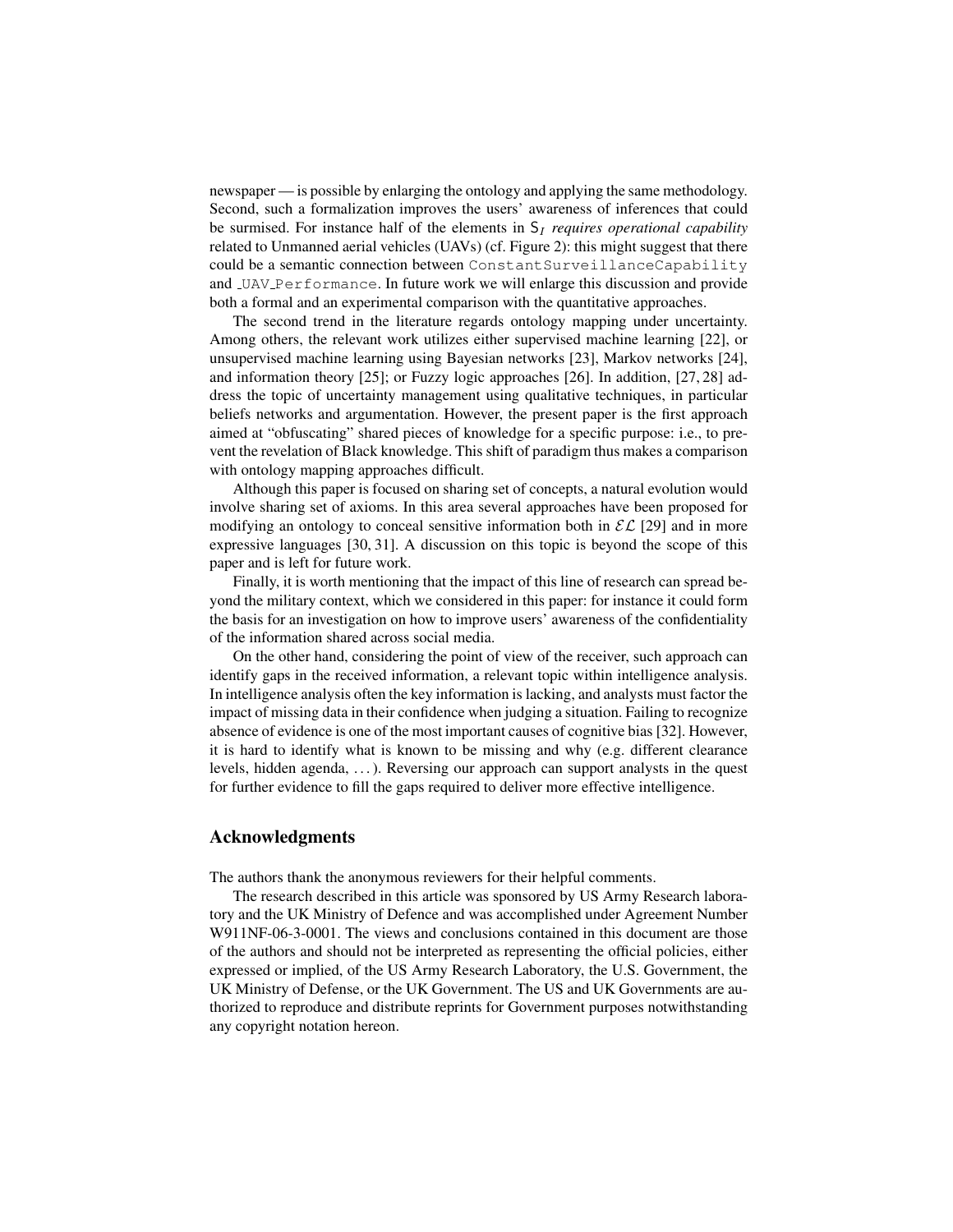## References

- <span id="page-11-0"></span>1. Chakraborty, S., Bitouz, N., Srivastava, M.B., Dolecek, L., Bitouze, N., DolecekLara: Protecting Data Against Unwanted Inferences. In: 2013 Information Theory Workshop. (2013)
- <span id="page-11-1"></span>2. Chakraborty, S., Raghavan, K.R., Johnson, M.P., Srivastava, M.B.: A framework for contextaware privacy of sensor data on mobile systems. In: Proceedings of the 14th Workshop on Mobile Computing Systems and Applications - HotMobile '13, New York, New York, USA, ACM Press (February 2013) 1
- <span id="page-11-2"></span>3. Goffman, E.: Strategic Interaction. Basil Blackwell Oxford (1970)
- <span id="page-11-3"></span>4. Cerutti, F., Chakraborty, S., de Mel, G., Gibson, C., Kaplan, L., Oren, N., Pipes, S., Sensoy, M., Srivastava, M., Zafer, M.: A Principled Framework for Risk vs. Utility Management in Coalition Networks. In: Annual Fall Meeting of ITA. (2013)
- <span id="page-11-4"></span>5. Bisdikian, C., Tang, Y., Cerutti, F., Oren, N.: A Framework for Using Trust to Assess Risk in Information Sharing. In Chesñevar, C., Onaindia, E., Ossowski, S., Vouros, G., eds.: Agreement Technologies – Second International Conference, AT 2013 Beijing, China, August 2013 Proceedings, Springer Berlin Heidelberg (2013) 135–149
- <span id="page-11-5"></span>6. Pipes, S., Hardill, B., Gibson, C., Srivastava, M., Bisdikian, C.: Exploitation of Distributed, Uncertain and Obfuscated Information Experimental application of trust and obfuscation techniques in distributed middleware. Technical report (2012)
- <span id="page-11-6"></span>7. Jøsang, A.: A Logic for Uncertain Probabilities. International Journal of Uncertainty, Fuzziness and Knowledge-Based Systems 9(3) (2001) 279–311
- <span id="page-11-7"></span>8. Sensoy, M., Fokoue, A., Pan, J.Z., Norman, T.J., Tang, Y., Oren, N., Sycara, K.: Reasoning about uncertain information and conflict resolution through trust revision. In: Proceedings of the 2013 international conference on Autonomous agents and multi-agent systems, International Foundation for Autonomous Agents and Multiagent Systems (May 2013) 837–844
- <span id="page-11-8"></span>9. Cerutti, F., Toniolo, A., Oren, N., Norman, T.J.: An Empirical Evaluation of Geometric Subjective Logic Operators. In Chesñevar, C., Onaindia, E., Ossowski, S., Vouros, G., eds.: Agreement Technologies – Second International Conference, AT 2013 Beijing, China, August 2013 Proceedings, Springer Berlin Heidelberg (2013) 90–104
- <span id="page-11-9"></span>10. Jøsang, A., Pope, S., Marsh, S.: Exploring Different Types of Trust Propagation. In: Proceedings of the 4th International Conference on Trust Management (iTrust'06). (2006)
- <span id="page-11-10"></span>11. Sullivan, P.: Scenario stabilization operations. [https://www.usukitacs.com/](https://www.usukitacs.com/sites/default/files/Scenario%20stabilization%20operations%20v2.doc) [sites/default/files/Scenario%20stabilization%20operations%](https://www.usukitacs.com/sites/default/files/Scenario%20stabilization%20operations%20v2.doc) [20v2.doc](https://www.usukitacs.com/sites/default/files/Scenario%20stabilization%20operations%20v2.doc) (2014)
- <span id="page-11-11"></span>12. Şensoy, M., de Mel, G., Vasconcelos, W.W., Norman, T.J.: Ontological logic programming. In: Proceedings of the International Conference on Web Intelligence, Mining and Semantics - WIMS '11, New York, New York, USA, ACM Press (May 2011) 1
- <span id="page-11-12"></span>13. Şensoy, M., Vasconcelos, W.W., Norman, T.J.: Combining Semantic Web and Logic Programming for Agent Reasoning. In Dechesne, F., Hattori, H., Mors, A., Such, J., Weyns, D., Dignum, F., eds.: Advanced Agent Technology. Volume 7068 of Lecture Notes in Computer Science. Springer Berlin Heidelberg (2012) 428–441
- <span id="page-11-13"></span>14. Dempster, A.P.: A Generalization of Bayesian Inference. Journal of the Royal Statistical Society. Series B (Methodological) 30(2) (1968) pp. 205–247
- <span id="page-11-14"></span>15. Shafer, G.: A Mathematical Theory of Evidence. Princeton University Press (1976)
- <span id="page-11-15"></span>16. Baader, F.: Terminological Cycles in a Description Logic with Existential Restrictions. In Gottlob, G., Walsh, T., eds.: IJCAI, Morgan Kaufmann (2003) 325–330
- <span id="page-11-16"></span>17. Ren, Y., Pan, J.Z., Zhao, Y.: Towards Soundness Preserving Approximation for ABox Reasoning of OWL2. In Haarslev, V., Toman, D., Weddell, G.E., eds.: Proceedings of the 23rd International Workshop on Description Logics (DL 2010), Waterloo, Ontario, Canada, May 4-7, 2010 2010), Waterloo, Ontario, Canada, May 4-7, 2010. (2010)